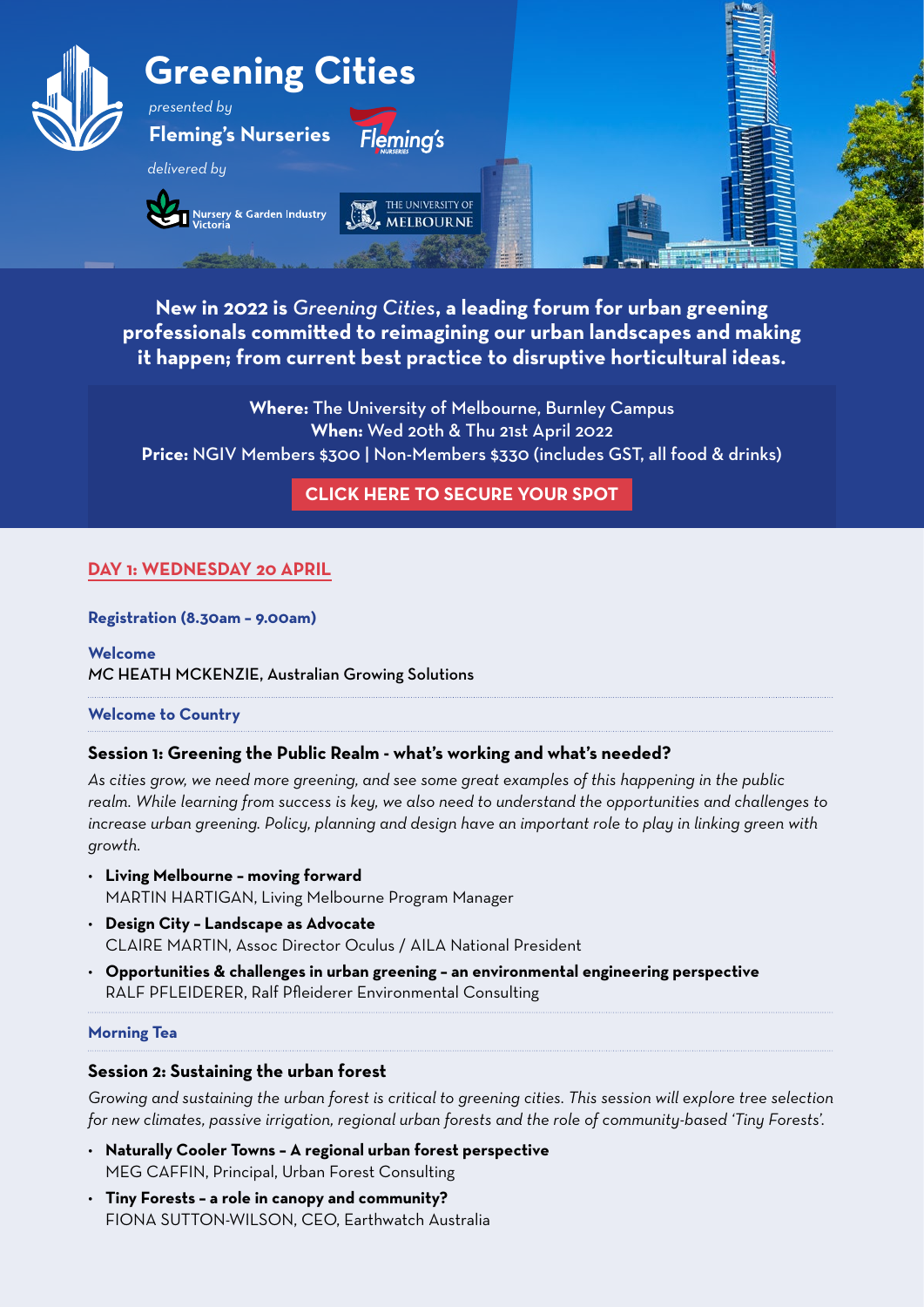• **Designing street tree passive irrigation systems: how can we avoid turning simple concepts into complicated solutions?** 

DR CHRIS SZOTA, Lecturer in Urban Forestry, University of Melbourne

- **Tree species selection for future climates more difficult than you think**  PROF STEFAN ARNDT, Director of Burnley Campus & Deputy Head of School, University of Melbourne
- **Introducing new cultivars for urban environments** LEANNE GILLIES, Research & Innovation Manager, Fleming's Nurseries

**Lunch -** *Garden tours and short tours of Burnley urban greening research from PhD students Katherine Horsfall, Lavinia Chu, Claire Kenefick, Paul Cheung and Paul Hanley.*

# **Session 3: Novel approaches to greening the city**

*Does business as usual have its place in the development of green infrastructure or do we need to reimagine what urban landscapes could be? This session will explore new approaches to developing more sustainable, biodiverse and innovative urban plantings through research projects and case studies.* 

- **Woody meadows: low maintenance and highly aesthetic plantings** DR CLAIRE FARRELL, Senior Lecturer in Green Infrastructure, University of Melbourne CLARE KENEFICK, PhD candidate, University of Melbourne LAVINIA HSIAO-HSUAN CHU, PhD candidate, University of Melbourne
- **Native grassland meadows: novel cultivation not restoration**  KATHERINE HORSFALL, PhD candidate, University of Melbourne
- **Opportunities and challenges for expanding urban agriculture?**  DR CHRIS WILLIAMS, Lecturer in Urban Agriculture, University of Melbourne

## **Afternoon Tea**

# **Session 4: Green Roofs – Research to practice workshop**

*Green roofs research in Australia has been led by the University of Melbourne over the last 15 years. This session will showcase their latest research aimed at accelerating the uptake of green roofs in cities, including new guidelines on green roof maintenance and a guide to plants for Australian conditions. Supported by Hort Innovation and industry partners.*

- **Ten Years of Greening a Wide Brown Land; advances in green roof research, design and installation in Australian cities** PROF NICK WILLIAMS
- **Green roof plants: a guide to selection and planting** DR CLAIRE FARRELL
- **PhD rapid talks:**

*Spontaneous vegetation on green roofs -* DEAN SCHRIEKE *Connectivity of green roofs for biodiversity -* JULIA SCHILLER *Performance of annual wildflowers on green roofs -* ZAHRA SARAEIAN *Environmental stress and plant selection -* BIHAN GUO

# **LAUNCH: Maintenance Guidelines for Australian Green Roofs**

*The Maintenance Guidelines for Australian Green Roofs have been created as part of the Hort Frontiers Green Cities Fund (Hort Innovation), with support from the University of Melbourne, City of Melbourne and Victorian Department of Environment, Land, Water and Planning. Developed in partnership with industry experts, the guidelines are the first of their kind internationally to define the maintenance requirements for different types of green roofs.*

**Networking Drinks**